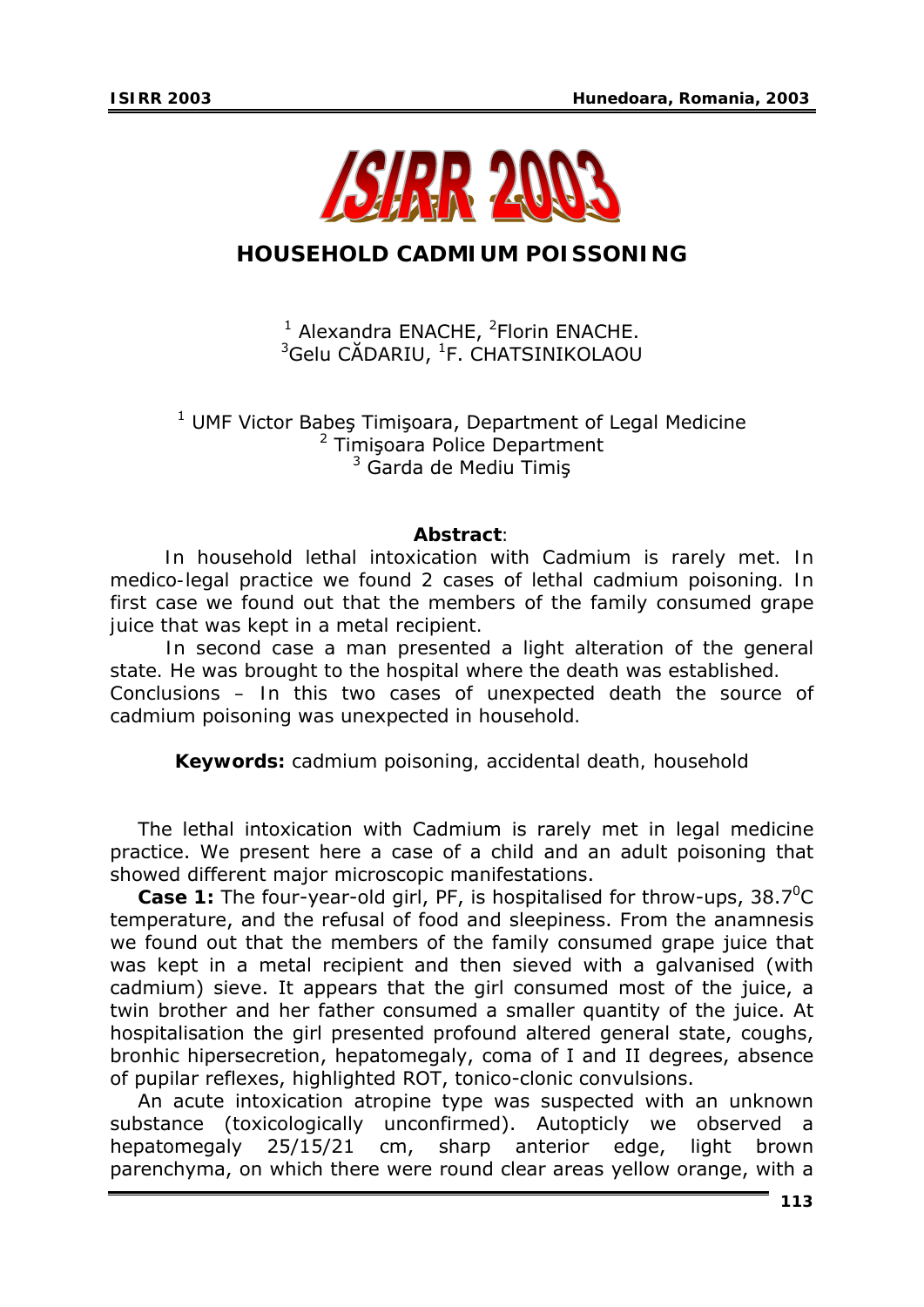diameter between 1.5 and 2 cm, friable zones in comparison with the rest of the parenchyma, in a section, the area was micronodular, and the lobular drawing is highlighted. Minimum renal modifications took place, pale cortical with a wipe cortico-medular limit.

**The toxicological investigation** infirm the atropine intoxication, but highlights the toxic concentrations of cadmium: 185μg/100 gr. in the liver, and 615μg/100 gr. in the renal tissue. The determinations were made using spectrofotometry of atomic absorption.

The tests for other toxic substances were negative pesticides, drugs that have a SNC and neurovegetative affect, alkaloids, anestesics, anorganic, volatile, metallic (Pb, As, Hg, Zn) toxins were absent.

**The histopthological test** established the presence of massive hepatic modification with panlobular vacuolar dystrophy, infiltration with lymphocytes and plasmocits on unequal intensity, relatively well determined in some areas.



## *Fig. 1. Panvacuolar hepatic dystrophy col. HE x200*

The renal affectation was stasis on medullar and at corticomedularae junction, haematic thrombi, reduce perivascular haemorrhage, tubular necrosis and necrobiosis. In glomerular capillary we found unequal stasis, hipercelullarity, narrower of glomerular filtration space.

**Case II:** The 47 year old man presented a light alteration of the general state, for which he was recommended aspirin and paracetamol a day before his death. He presented macroscopically haematuria, for which he was recommended to be hospitalised for the next day. At his home, he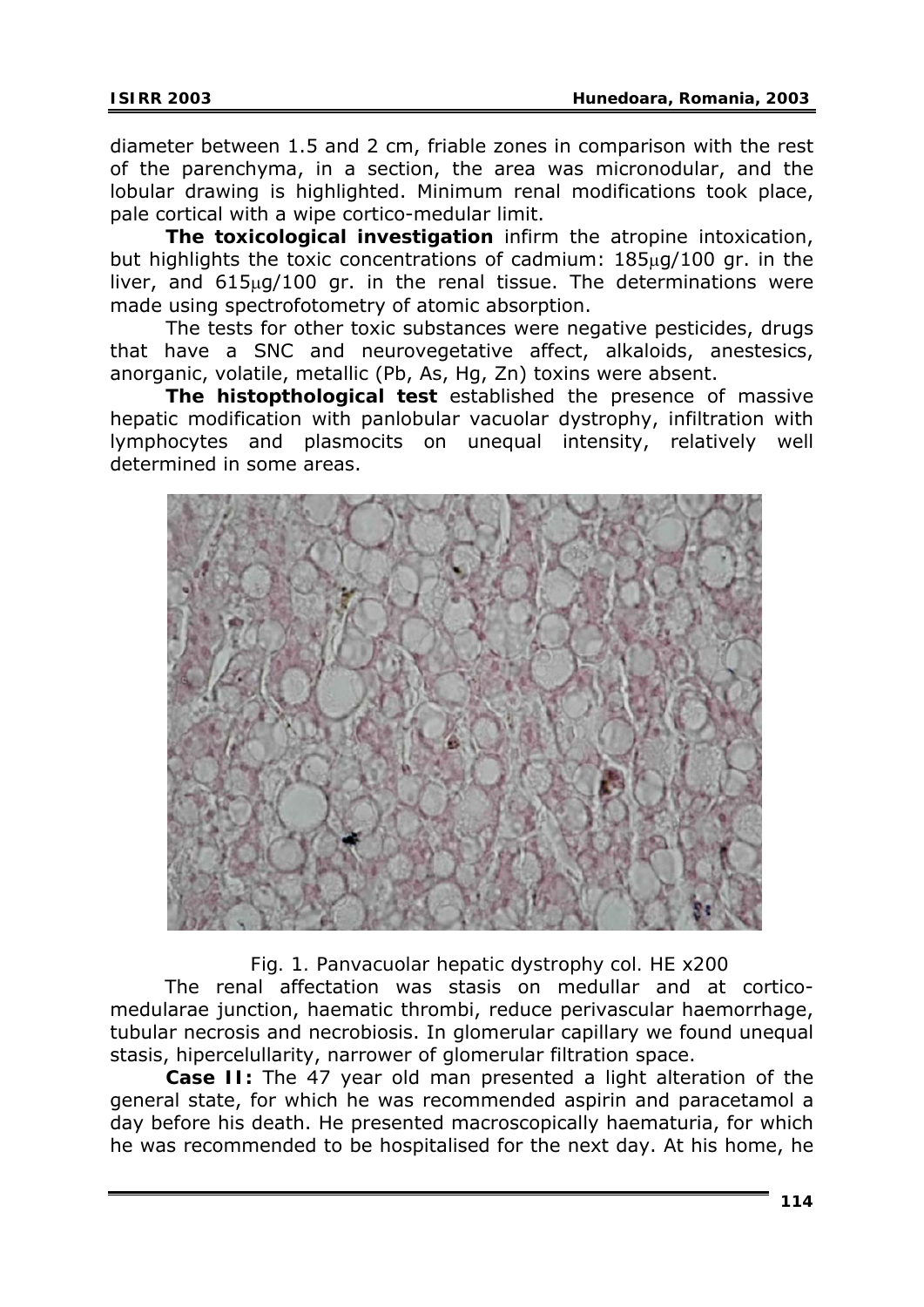felt sick and threw-up. He was brought to the hospital where the death was established.

**Autopticly** at the deck, there was a small haemorrhage of 0.2-0.3 cm, and at the right cerebellum lob in the white substance, an area with a low consistence, reddish substance was found. The cerebral ventricles contained a reddish liquid.

At visceral pleura some little haematic petechiae and moderate acute pulmonary oedema (fig. 2).



*Fig. 2. Acute pulmonary oedema col. HE x200* 

zones continued at the cortical level affecting partially the medullar. At the renal pelvis on the left we observed a black reddish clot. At the hepatic level, the consistence was a little smaller, with chronic hepatitis modifications. The kidneys presented, at the cortical area, round haemoragic zones with a diameter between 1.5-2 cm, these

glomerulo-nephrite. Isolated cortical hematic suffusions and more freque nt at the renal papillae are also observed. **The histologic exam** showed a cerebellum menigeal haemorrhage and recent cerebellum haemoragic areas, chronic emphysema and moderate interstitial oedema. Chronic persistent hepatitis with dystrophy. The most particular modifications are the renal modifications - necroses and proximal tubular pluricelular necrobioses, associated with proliferative

and paracetamol in gastric tissue were highlighted. Through **The toxicological exam** was negative for alcohol, drugs that affect SNC, organofungicides, volatile toxic, aromatic hydrocarbons, halogenated organic solvents, metals (copper, Zn, Pb, As, Hg). The amoniphenasone